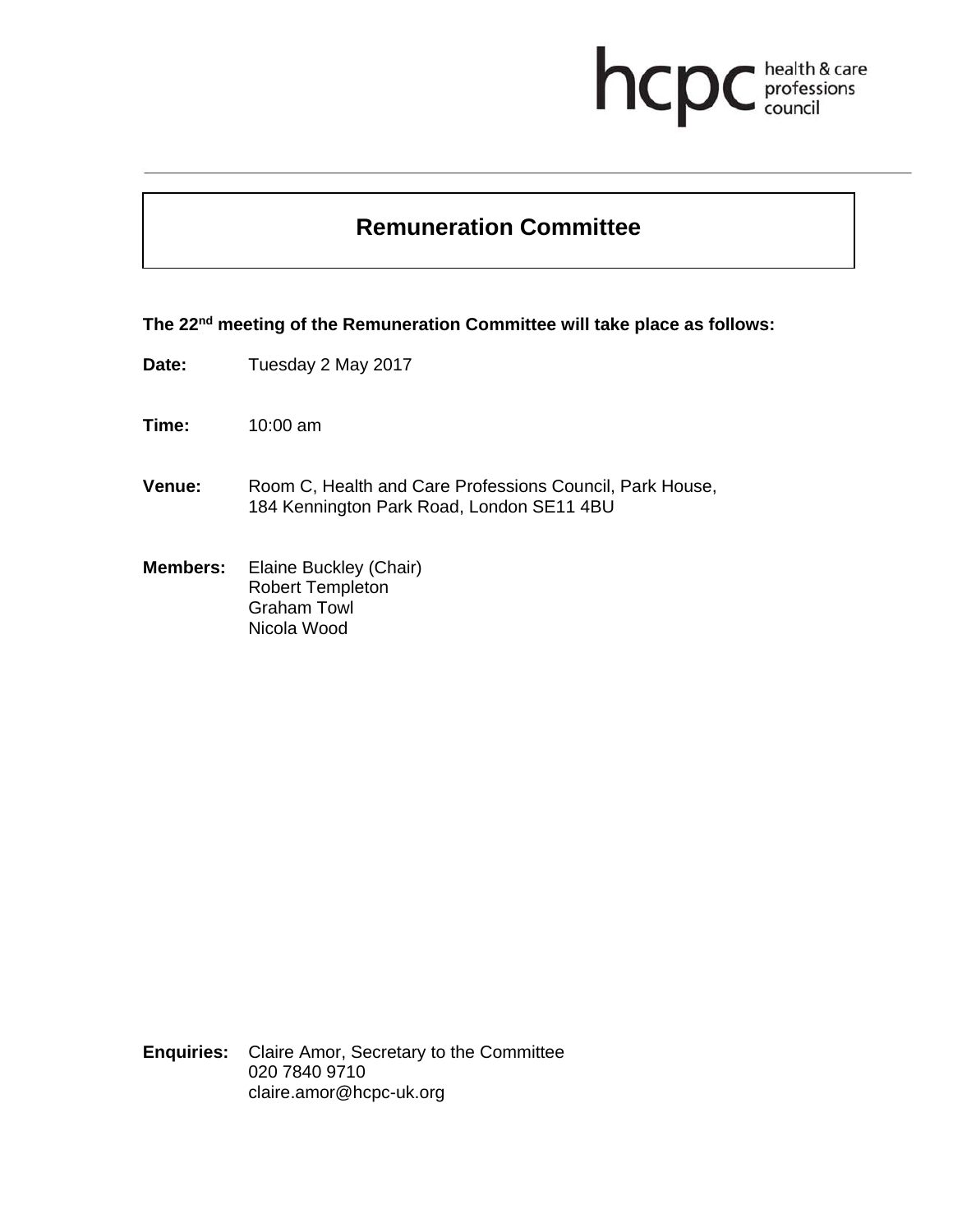Public Agenda

| 1 | Apologies for absence                                                                                                              | verbal                          |
|---|------------------------------------------------------------------------------------------------------------------------------------|---------------------------------|
|   | Approval of agenda                                                                                                                 | verbal                          |
| 3 | Declaration of members' interests                                                                                                  | verbal                          |
| 4 | <b>Public minutes of the Remuneration Committee meeting of</b><br><b>23 March 2017</b><br>Claire Amor - Secretary to the Committee | enclosure 1<br><b>REM 15/17</b> |
| 5 | Date and time of next meeting                                                                                                      |                                 |

TBA

## **Resolution**

The Committee is invited to adopt one or more of the following:

'The Committee hereby resolves that the remainder of the meeting shall be held in private, because the matters being discussed relate to one or more of the following;

- (1) information relating to a registrant, former registrant or applicant for registration;
- (2) information relating to an employee or officer holder, former employee or applicant for any post or office;
- (3) the terms of, or expenditure under, a tender or contract for the purchase or supply of goods or services or the acquisition or disposal of property;
- (4) negotiations or consultation concerning labour relations between the Counciland its employees;
- (5) any issue relating to legal proceedings which are being contemplated or instituted by or against the Committee or the Council;
- (6) action being taken to prevent or detect crime or to prosecute offenders;
- (7) the source of information given to the Committee in confidence; or
- (8) any other matter which, in the opinion of the Chair, is confidential or the public disclosure of which would prejudice the effective discharge of the Committee's or Council's functions.'

| Item | <b>Reason for Exclusion</b> |
|------|-----------------------------|
|      | 2, 4                        |
|      | 2, 4                        |
|      |                             |